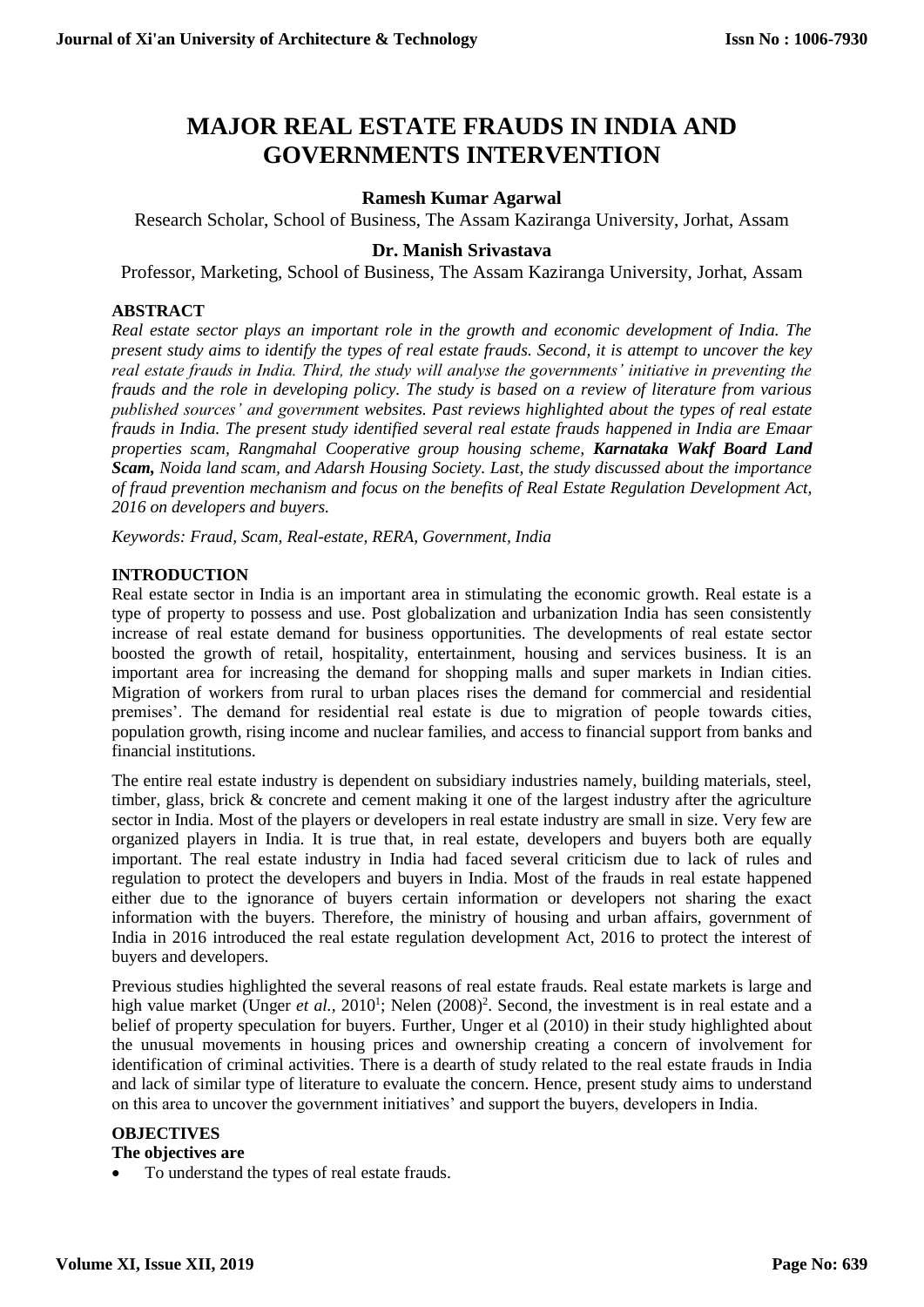- To identify the major real estate frauds in India.
- To analyse the governments initiative towards the policy making to prevent the real estate frauds in India.

#### **METHODOLOGY**

The present study relied on the secondary information to satisfy the objectives. Relevant data were gathered from published research papers of journals, online newspapers, blogs, and government websites. However, the study has been carried out to understand the types of fraud and real estate frauds with the help of a several real examples. The study was conducted during the period of August to November 2019.

#### **CONCEPTUAL FRAMEWORK**

The real estate activity included three key components in the cyclic process of real estate development business. The components are developer, buyer, and government authority or agency. The actions of each entities or elements can lead to the fraud in the process of real estate business or property buying-selling. The fraud can happen from the side of any elements: Developer-Buyer, Developer-Government agency, and Government agency-Buyer.



Figure1: Three elements cyclic process in real estate development (Source: Created by the Author, 2019)

Within the Developer-Buyer the fraud may for reasons such as lack of knowledge of customer for investment in property, customer focus on promotional benefit offered by developer, unethical practices of developer. Second, Developer-Government agency fraud may be due to the negligence of government agency, involvement of unethical practices by either developer or government agency. Third, Government agency-Buyer fraud may be for the inadequate support from the regulatory bodies, supporting agencies; lack of knowledge of buyers about rules, policy and procedures; and time limit.

#### **FINDINGS AND DISCUSSION**

The findings of the study highlights about the various types of real estate frauds that happened. Second, results enunciates the major real estate frauds happened in India post 2000, their involvement. Third, government of India's initiatives to prevent the various types of frauds and policy measures.

#### **TYPES OF REAL ESTATE FRAUDS**

Real estate frauds happened when a buyers buy certain property. Buyers either got cheated and their money were lost most of the time. The different types of real estate's fraud are Title Deception; Hurried sales; Assured returns; Delays in Possession; Fake promises; Forced Cancellations; Selling without authorization; Change in plans; Selling the same unit to Multiple buyers; and Encroachments. <sup>3</sup> The detail discussion on each type are as follows:

- Title Deception ownership of real estate property is unclear.
- Quick sales Most of the time buyers bought an apartment/ flat without research due to the fake publicity of developers about their flats.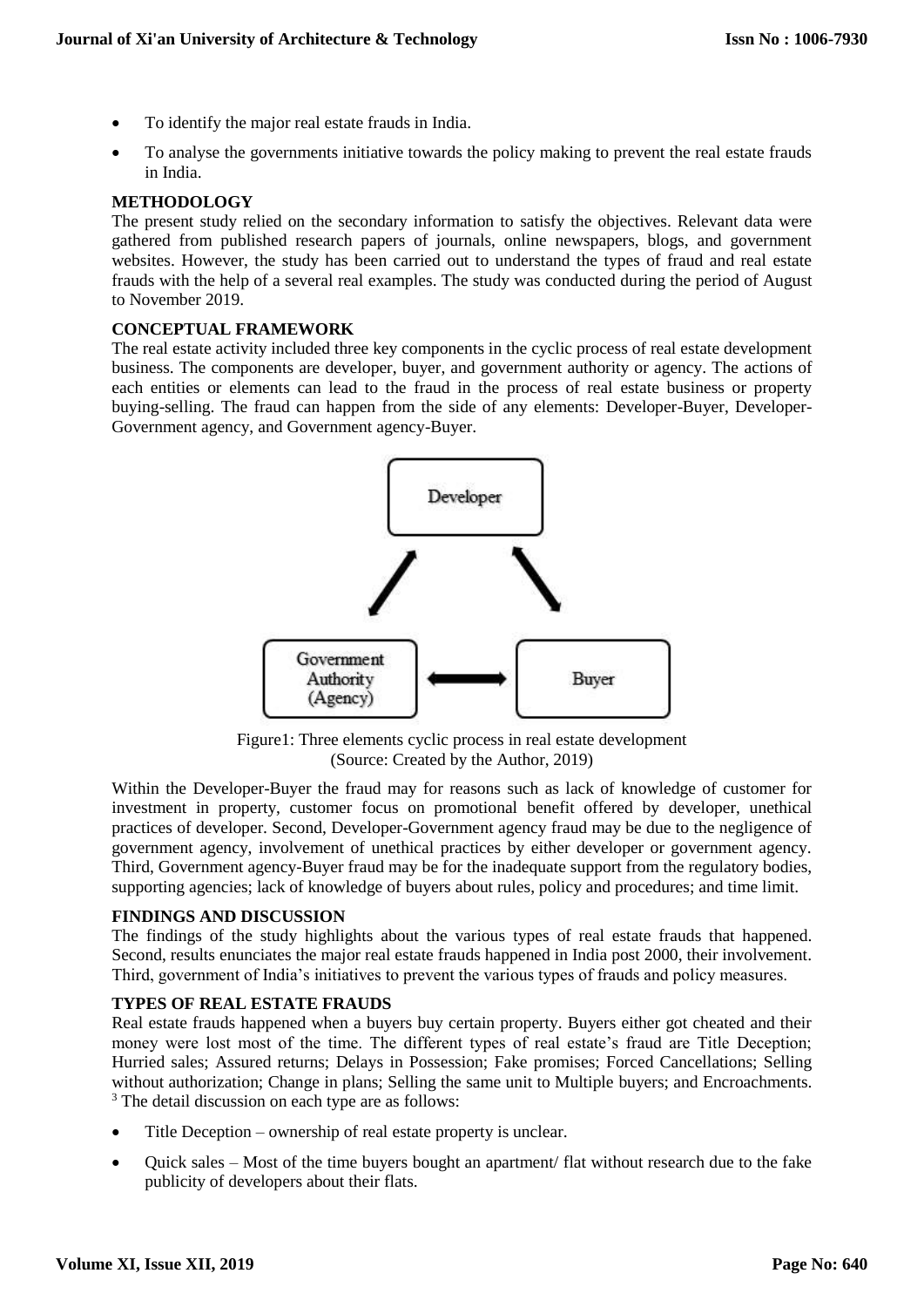- Guaranteed returns Many developers commitment to buyers include assured returns on the investment. Even developers agree on payment or interest to buyers of the delayed possession of the house/ apartment/ flats.
- Postponements in Possession of property (3P) Sometimes developers intentionally delayed on the delivery of their flats irrespective of the brand they belongs.
- False promises Many builders offered discounts on immediate investment or payment. It also includes about the fake promises developer committed to its buyer.
- Forced Revocations Sometimes builder intentionally creates the situation for buyers, so the buyers withdraw the investment amount from the builders'. Some of the reason may be delayed delivery of flats by builders or may be the late installment payment.
- Change of land use (CLU) check It is important for buyers to always check the approval of building prior investment.
- Change in building plans Many of the developers change building plans (including carpet area, interiors, exteriors, electrical equipment, and ceramics etc.) presented to customer at the time property sale.
- Selling of one property to many buyers Some of the developers' even sale same property to the multiple buyers. Most of the time buyers were unaware about those activities of sellers.
- Illegal possession (Encroachments) Many times people sale others property to buyers due to the inactiveness of the owner. Moreover, illegal construction and possession of other property. Even people illegally acquired the governments land as well.

## **MAJOR REAL ESTATE FRAUDS**

Some of the real estate frauds or scams happened in India namely, Emaar properties scam, Rangmahal Cooperative group housing scheme, Karnataka Wakf Board Land Scam, Noida land scam, Adarsh Housing Society Scam and so on. The brief details of these frauds are highlighted below:

#### *Case 1: Emaar Properties scam*

Situated at Dubai, Emaar Properties had a partnership with the Andhra Pradesh Industrial Infrastructure Corporation (APIIC) of 70:30 equity. The key aim of this partnership was to build an ultra-luxury township on 535 acres of land in Gachibowli, Hyderabad. MGF (another Dubai based infrastructure company) became the new partner of this existing companies. It reduced the APIIC stake into 6.5 percent. With the clearance from government terms were revised by APIIC managing director. It fetched a huge loss to the government and Central bureau of investigation suspected that Emaar-MGF partnership had a gain of excessive 2500 crores.<sup>4</sup>

#### *Case 2: Rangmahal Cooperative group housing scheme (CGHS) Scam was 4000 crore scam.*

It was started when the plot was illegally allocated by the lawbreakers for Rangmahal CGHS in Pitampura area of North West Delhi. In total 11 people were apparently involved including the public servants. They forged the documents, misrepresented the DDA and allotted lands in the subsisdized prices to the society.<sup>5</sup>

#### *Case 3: Karnataka Wakf Board Land Scam*

In 2012, Anwar Manippady, Karnataka State Minorities Commission's chairman in his report to the Chief Minister of Karnataka brought out about the scam of 2 lakh-crore. It was alleged that Karnataka Wakf Board illegally distributed the land of 27,000 acres for a small amounts of actual market value.<sup>6</sup>

#### *Case 4: Noida land scam*

The top scientists of Indian Council of Medical Research (ICMR) reassigned the government plot of  $\overline{\xi}$ 70 crore value to a private group in a small amount to construct society flats.<sup>7</sup>

#### *Case 5: Adarsh Housing Society scam*

Mumbai was started in the year 2002. It was started with a request to allot land for building houses for serving and the retired defense personnel in the Colaba area of South Mumbai. However, over the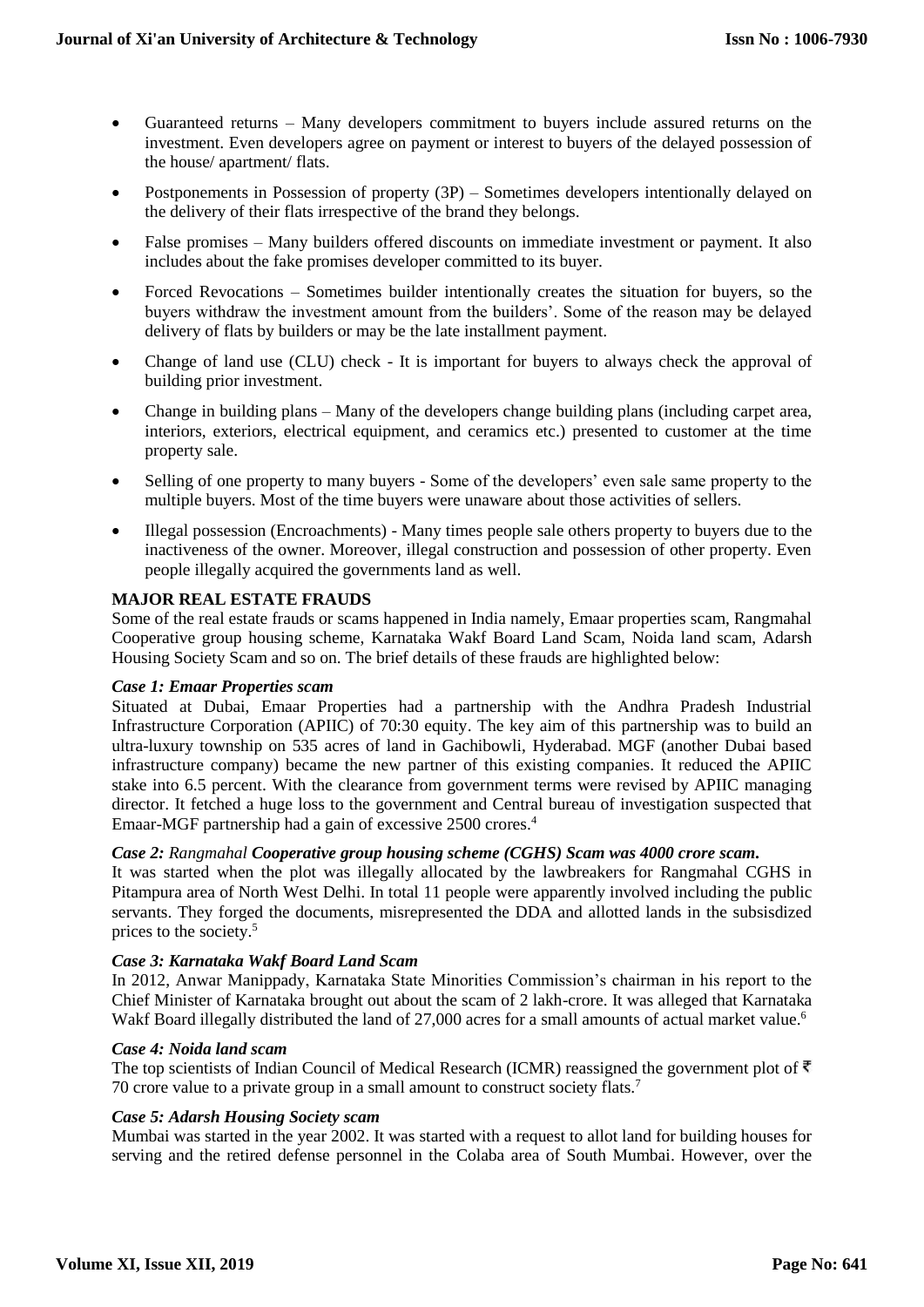period, top officials government officials, politicians were violated the rules and norms and misuses the houses build for martyrs' widows and used for their personal benefit.<sup>8</sup>

*Case 6: Housing Development Infrastructure Limited (HDIL)* in a real estate fraud in Ghaziabad. It was identified that the developer not involved any kind of infrastructural development in the land and not had any approval from the authorities. Even, developer demanded and collected money from buyers illegally after the expiry of sanctioned development plan**. 9**

*Case 7: Indian real estate funds IREO management* engaged in a fraud of 1.5 billion through the web of shadow companies connected to the owners' relatives, friends and business acquaintances' to drain off money from the fund.<sup>10</sup>

Moreover, the summary of Table 1 highlights about the frequency of Thornton Fraud in construction in India.

## **STRATEGIES TO AVOID FRAUD**

Some of the strategies buyers should adopt to avoid real estate fraud. It is necessary to buy the item. These are: developers' track record; buyer should look into the detail project report including the RERA approval; don't be hurry in property buy; seek professional advice; look for paper for originality check.<sup>11</sup>

#### **Past records of developers**

It gives an understanding to the customers about the developers background, financial capability, successful project executed, market reputation etc. It is necessary for an investor to track the past records of the developers before investing on any project.

#### **Every details of project**

Investor should focus on every details of project including type of land, different approval from government bodies, RERA approval, bank financing etc. prior his / her investment.

#### **Be calm, not in hurry in property buy**

It is important to evaluate all aspects of real estate property. Most of the customers investment on flats, apartments are once in life time. So, it is recommended not be in hurry in buying a property. Most of the frauds happened due to lack of knowledge and information of the customer.

#### **Professional advice from experts**

It is important for the customers or investors to consult with the lawyers, legal advisors and the experts of real estate prior investment of projects.

#### **Look for paper**

Investors should prefer papers (highlighted terms and conditions of investment) in written format including the agreed terms and conditions to prevent the frauds and proof of evidence to protect the investment from future problems.

#### **Prevention Measures by the Governments**

With the introduction of Real Estate Regulation Development Act, 2016 the Ministry of Housing and Urban affairs of Government of India in 2016 initiated the major changes in the real estate sector.

#### **RERA ACT, 2016**

The key objective of RERA, 2016 Act is to provide transparency and protect the interest of home buyers. The act makes it mandatory to register the projects and real estate agent with RERA before sale. It is also necessary for developers to deposit 70% of the collected amount from buyers to deposit in escrow account and can withdraw in project construction with a certification by Architects, CA, and Project engineers. RERA provide benefits to the consumers and developers in India. The table 2 mentioned about the different benefits under the RERA Act, 2016 to consumers and developers in India.

As on October 19, 2019, in total 45,817 Real Estate Projects and 36,172 Real Estate Agents have registered under RERA across the India. Similarly, 28,697 cases disposed by the authority in India. The details of RERA implementation progress such as notification, setup and website operationalization are mentioned in Table 3. However, it is worth to mention that regulatory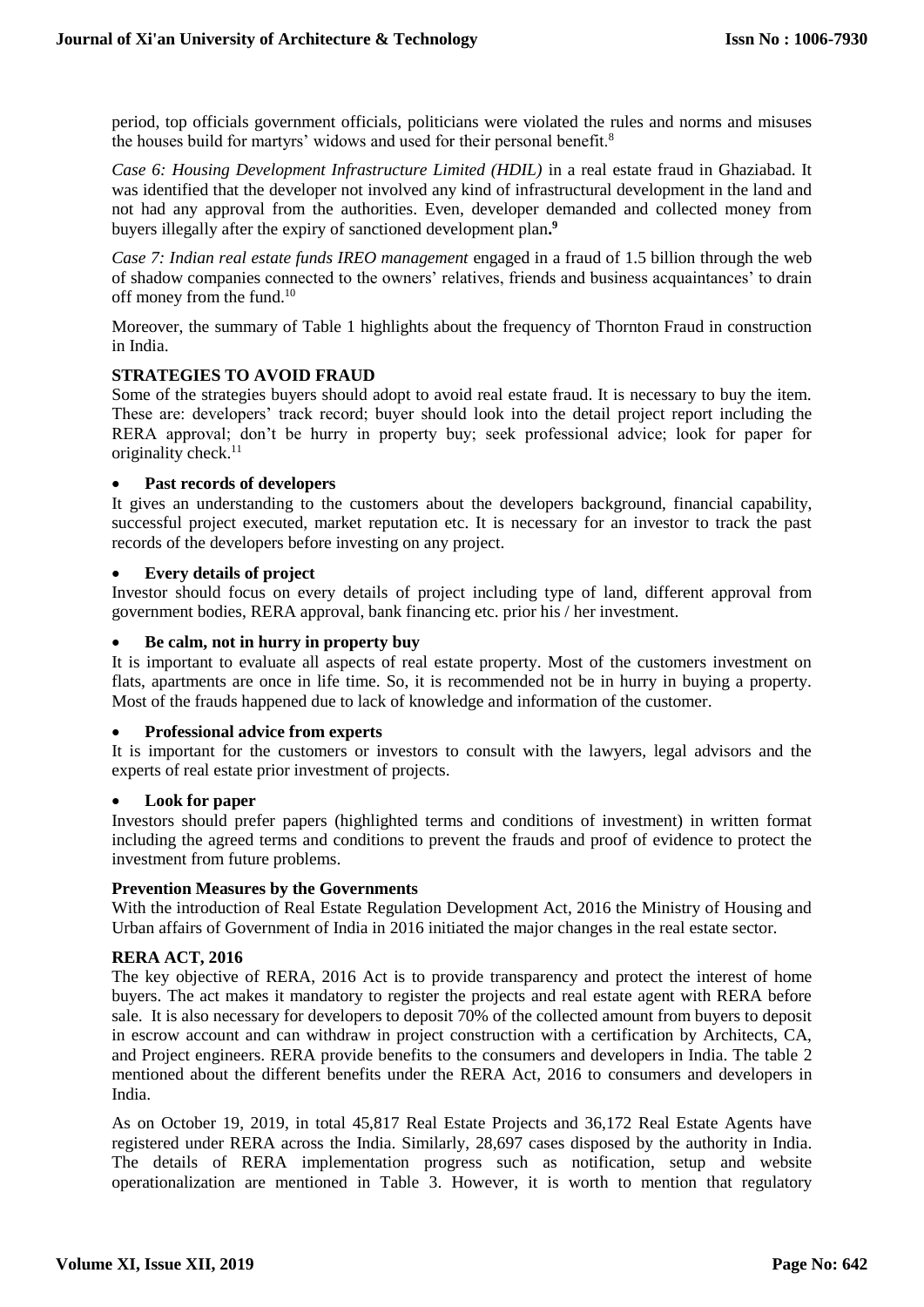authorities available in the Indian states and Union Territories are available in Table 4. Moreover, RERA conducted four regional Workshops from September – December 2018 on 'RERA- a New Era of Transparency and Accountability in Real Estate- 2 Years of Implementation and Way Ahead' at the different locations of India such as<sup>12</sup> Western Region in Pune, Maharashtra; Southern Region in Chennai, Tamil Nadu; Northern Region in Delhi; and Eastern and North Eastern Region in Ranchi, Jharkhand. The key aim of this workshops was to provide a platform for discussion and best practices to implement the RERA act across the India.<sup>13</sup>

#### **CONCLUSION AND DIRECTION FOR FUTURE RESEARCH**

The present study discusses about the real estate sectors different scam and the prevention mechanism in India. The study highlights about various types of real estate frauds such as title deception, delays in possession, fake promises, forced cancellations, selling without authorization, change in plans, selling to multiple buyers and so on. The result enunciated different types of scams happened in India over a period of time namely, Emaar properties, Rangmahal Cooperative group housing scheme, Karnataka Wakf Board Land, Noida land, Adarsh Housing Society etc. In addition, present study stressed on the strategies to avoid the real estate scam verifying the developers' information, project details and other approval related information. Furthermore, the study highlights about the relevance and importance of RERA Act, 2016 in preventing the real estate frauds in India. The study also analyses the various benefits of real estate act on the developers' and buyers in India.

The present study proposes that the future researchers should consider the various types of fraud in evaluating the real estate scam. The past studies were randomly reviewed and are not exhaustive in nature. Second, the study confined to secondary data. Third, it analyses the role of RERA Act, 2016 in prevention of real estate frauds. Hence, the future research can be carried considering certain primary information of any organization and buyers in relevance to fraud. The future research on any developers and buyers in relation to the scam may bring down the limitations and fill the existing gaps in literature.

| Table 1. Orant Thornton Fraud in Construction report 3 in India |                       |  |  |  |
|-----------------------------------------------------------------|-----------------------|--|--|--|
| <b>Type of Fraud</b>                                            | <b>Level of Fraud</b> |  |  |  |
| Real estate Billing fraud                                       | Low                   |  |  |  |
| Bid rigging, market collusion                                   | High                  |  |  |  |
| Corruption                                                      | High                  |  |  |  |
| False vendors, forging payment applications                     | Low                   |  |  |  |
| Change order manipulation                                       | Medium                |  |  |  |
| Robbery or replacement of materials                             | Low                   |  |  |  |
| Fabricated demonstration                                        | Medium                |  |  |  |
| Money laundering                                                | High                  |  |  |  |
|                                                                 |                       |  |  |  |

#### **LIST OF TABLES**

**Table 1: Grant Thornton Fraud in Construction report's in India**

Source: Grant Thornton (2017). Fraud trends in realty. The Hindu Business Line (November 23, 2017), Online available at [https://www.thehindubusinessline.com/news/education/Fraud-trends-in](https://www.thehindubusinessline.com/news/education/Fraud-trends-in-realty/article20694587.ece)[realty/article20694587.ece,](https://www.thehindubusinessline.com/news/education/Fraud-trends-in-realty/article20694587.ece) accessed date October 27, 2019.

| Table 2: Benefits under the Real Estate (Regulation and Development) Act, 2016 to Consumers |  |
|---------------------------------------------------------------------------------------------|--|
| and Developers                                                                              |  |

| <b>RERA</b> benefits to Consumers              | <b>RERA</b> benefits to Developers               |  |  |  |
|------------------------------------------------|--------------------------------------------------|--|--|--|
| • Timely completion of projects.               | Ensures the presence of genuine developers in    |  |  |  |
| • Prevents diversion of funds.                 | the real estate sector.                          |  |  |  |
| • Protects interest of the buyers              | • Makes the sector mature and transparent.       |  |  |  |
| • Creates transparency on project information. | • Channelize investment into the sector.         |  |  |  |
| • Ended the one-sided agreements.              | Act/Rules would restore investment sentiment     |  |  |  |
| • Fast track dispute resolution mechanism.     | of consumers.                                    |  |  |  |
| • Equal rate of interest provided by the       | • Regulatory mechanism will increase the         |  |  |  |
| promoters.                                     | confidence of the financial institutions in real |  |  |  |
|                                                | estate sector.                                   |  |  |  |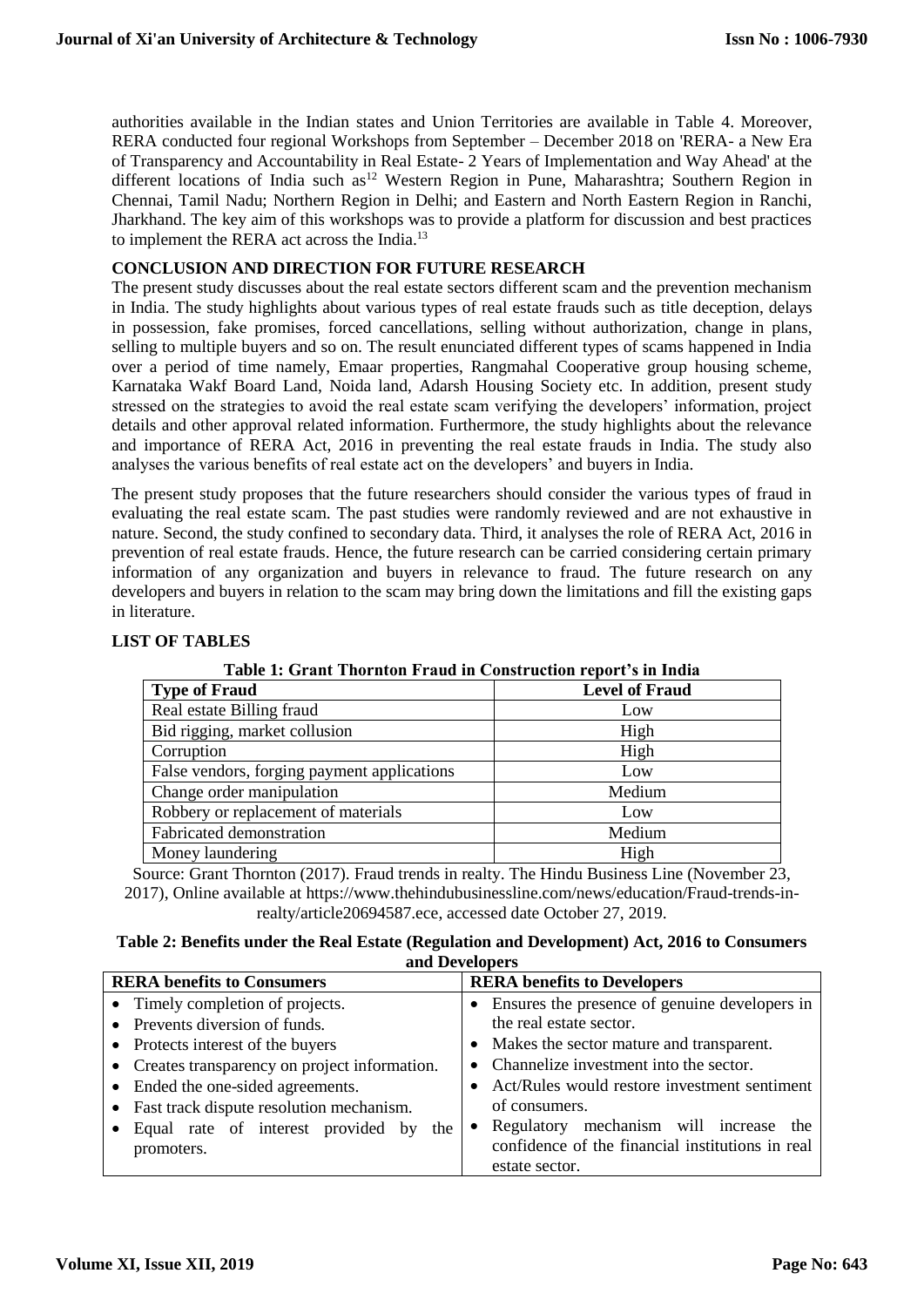| Proper regulatory mechanism of the Act will<br>increase foreign investment (FDI, ECB) in the<br>real estate sector. |
|---------------------------------------------------------------------------------------------------------------------|
|                                                                                                                     |

Source: *Real Estate Regulation and Development Act-2016.* Ministry of Housing and Urban Affairs, Government of India. Online available at [http://mohua.gov.in/cms/real-estate-regulation-and](http://mohua.gov.in/cms/real-estate-regulation-and-development-act-2016.php)[development-act-2016.php,](http://mohua.gov.in/cms/real-estate-regulation-and-development-act-2016.php) accessed date October 26, 2019.

## **Table 3: RERA Implementation Progress Report (as on 19-10-2019)**

| SI.            | State/UT                | Gene<br>ral                                   | <b>Establishmen</b><br>t of | <b>Establishment</b><br>of Appellate | Web<br>Porta   | Registrati<br>ons                             | Registratio<br>ns Agents    | Total no. of<br><b>Cases</b>                  |
|----------------|-------------------------|-----------------------------------------------|-----------------------------|--------------------------------------|----------------|-----------------------------------------------|-----------------------------|-----------------------------------------------|
|                |                         | Rule                                          | <b>Regulatory</b>           | <b>Tribunal</b>                      | 1              | Projects                                      |                             | disposed by                                   |
|                |                         | ${\bf S}$                                     | <b>Authority</b>            |                                      |                |                                               |                             | <b>Authority</b>                              |
| $\mathbf{1}$   | Andaman &               | $\overline{N}$                                | Permanent                   | Permanent                            | $\overline{S}$ | 1                                             | $\overline{20}$             | $\Omega$                                      |
|                | Nicobar<br>Island       |                                               |                             |                                      |                |                                               |                             |                                               |
| $\overline{2}$ | Andhra                  | ${\bf N}$                                     | Permanent                   | Permanent                            | S              | 529                                           | 77                          | 14                                            |
|                | Pradesh                 |                                               |                             |                                      |                |                                               |                             |                                               |
| $\mathfrak{Z}$ | Arunachal<br>Pradesh    | $\mathbf{N}\mathbf{N}$                        | <b>Not</b><br>Established   | <b>Not</b><br>Established            | NS             | $\overline{\phantom{a}}$                      | $\overline{\phantom{a}}$    | $\overline{\phantom{a}}$                      |
| 4              | Assam                   | ${\bf N}$                                     | Interim                     | <b>Not</b><br>Established            | NS             | 101                                           | 13                          | $\boldsymbol{0}$                              |
| 5              | Bihar                   | ${\bf N}$                                     | Permanent                   | Permanent                            | $\overline{S}$ | 746                                           | 233                         | 109                                           |
| 6              | Chandigarh              | $\overline{N}$                                | Permanent                   | Interim                              | $\overline{S}$ | $\overline{3}$                                | $\overline{14}$             | $\overline{0}$                                |
| $\tau$         | Chhattisgarh            | ${\bf N}$                                     | Permanent                   | <b>Not</b><br>Established            | S              | 1074                                          | 406                         | 483                                           |
| $\,8\,$        | Dadar &<br>Nagar Haveli | ${\bf N}$                                     | Permanent                   | Permanent                            | $\overline{S}$ | $\overline{84}$                               | $\overline{2}$              | $\boldsymbol{0}$                              |
| 9              | Daman & Diu             | ${\bf N}$                                     | Permanent                   | Permanent                            | S              | 22                                            | $\boldsymbol{0}$            | $\boldsymbol{0}$                              |
| 10             | NCT of Delhi            | ${\bf N}$                                     | Permanent                   | Interim                              | $\overline{S}$ | $\overline{21}$                               | 189                         | $\overline{53}$                               |
| 11             | Goa                     | ${\bf N}$                                     | Interim                     | <b>Not</b><br>Established            | S              | 451                                           | 176                         | 17                                            |
| 12             | Gujarat                 | ${\bf N}$                                     | Permanent                   | Interim                              | S              | 6173                                          | 1041                        | 1287                                          |
| 13             | Haryana *               | ${\bf N}$                                     | Permanent                   | Permanent                            | ${\bf S}$      | 718                                           | 1673                        | 2,746                                         |
| 14             | Himachal<br>Pradesh     | ${\bf N}$                                     | Interim                     | <b>Not</b><br>Established            | S              | 34                                            | 32                          | 58                                            |
| 15             | Jammu &<br>Kashmir**    | $\mathord{\hspace{1pt}\text{--}\hspace{1pt}}$ | --                          |                                      | $-$            | $- -$                                         | --                          | $\mathord{\hspace{1pt}\text{--}\hspace{1pt}}$ |
| 16             | Jharkhand               | ${\bf N}$                                     | Permanent                   | Interim                              | S              | 165                                           | $\overline{4}$              | 41                                            |
| 17             | Karnataka               | ${\bf N}$                                     | Permanent                   | Permanent                            | S              | 2948                                          | 1619                        | 1595                                          |
| 18             | Kerala                  | ${\bf N}$                                     | Permanent                   | <b>Not</b><br>Established            | $_{\rm NS}$    | $\overline{a}$                                | $\overline{a}$              | $\boldsymbol{0}$                              |
| 19             | Lakshadweep             | ${\bf N}$                                     | <b>Not</b><br>Established   | <b>Not</b><br>Established            | <b>NS</b>      | --                                            | --                          | $\boldsymbol{0}$                              |
| 20             | Madhya<br>Pradesh       | $\overline{\text{N}}$                         | Permanent                   | Permanent                            | $\overline{S}$ | 2396                                          | 621                         | 2,512                                         |
| 21             | Maharashtra             | ${\bf N}$                                     | Permanent                   | Permanent                            | $\overline{S}$ | 22674                                         | 21661                       | 6,019                                         |
| 22             | Manipur                 | ${\bf N}$                                     | Interim                     | Interim                              | $_{\rm NS}$    | 44                                            | 44                          | $\overline{0}$                                |
| 23             | Meghalaya               | $\mathbf{N}\mathbf{N}$                        | Not<br>Established          | Not<br>Established                   | $_{\rm NS}$    | --                                            | --                          | $\overline{\phantom{a}}$                      |
| 24             | Mizoram                 | ${\bf N}$                                     | Interim                     | Not<br>Established                   | S              | $\mathord{\hspace{1pt}\text{--}\hspace{1pt}}$ | $\mathcal{L}_{\mathcal{F}}$ | $\overline{0}$                                |
| 25             | Nagaland                | $\rm NN$                                      | <b>Not</b><br>Established   | <b>Not</b><br>Established            | $_{\rm NS}$    | $\overline{\phantom{a}}$                      | $\overline{\phantom{a}}$    | --                                            |
| 26             | Odisha                  | ${\bf N}$                                     | Permanent                   | Permanent                            | ${\bf S}$      | 317                                           | 52                          | 727                                           |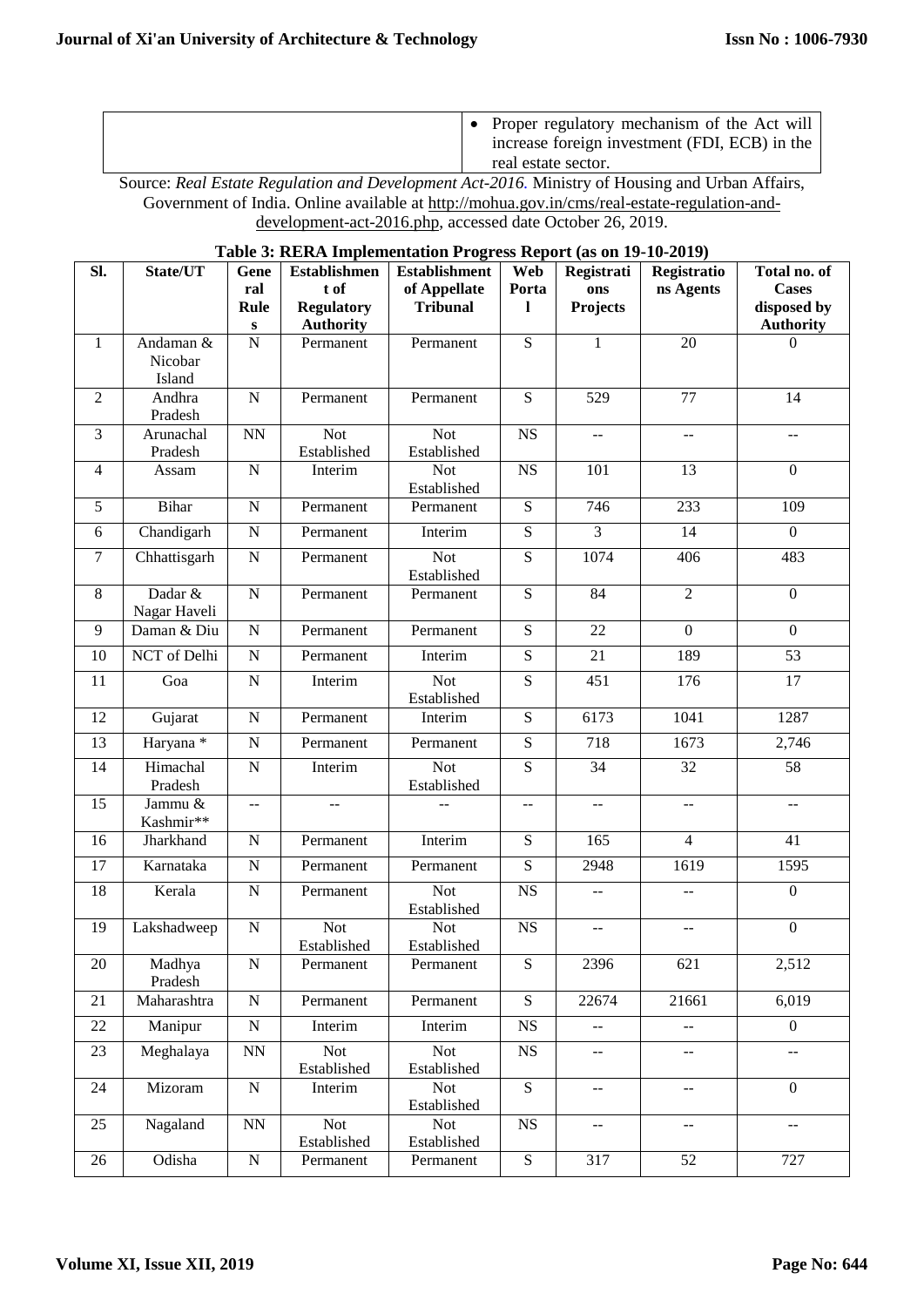| 27           | Puducherry           | N         | Interim                   | <b>Permanent</b>   | <b>NS</b> | 28     | 2      | $\bf{l}$ |
|--------------|----------------------|-----------|---------------------------|--------------------|-----------|--------|--------|----------|
| 28           | Punjab               | N         | Permanent                 | Interim            | S         | 777    | 1796   | 589      |
| 29           | Rajasthan            | N         | Permanent                 | Permanent          | S         | 1101   | 1058   | 260      |
| 30           | Sikkim               | <b>NN</b> | <b>Not</b><br>Established | Not<br>Established | <b>NS</b> |        |        |          |
| 31           | Tamil Nadu           | N         | Permanent                 | Permanent          | S         | 1174   | 1023   | 295      |
| 32           | Telangana            | N         | Interim                   | Interim            | S         | 1314   | 885    | $\Omega$ |
| 33           | Tripura              | N         | Interim                   | Interim            | <b>NS</b> | $- -$  | --     | $\Omega$ |
| 34           | <b>Uttar Pradesh</b> | N         | Permanent                 | Permanent          | S         | 2710   | 3302   | 11596    |
| 35           | Uttarakhand          | N         | Permanent                 | Interim            | S         | 256    | 273    | 295      |
| 36           | West<br>Bengal***    | <b>NN</b> | <b>Not</b><br>Established | Not<br>Established | <b>NS</b> | --     |        |          |
| <b>Total</b> |                      |           |                           |                    | 45,817    | 36,172 | 28,697 |          |

N= Notified, NN= Not Notified, S= Setup, NS=Not Setup

Source: *Real Estate (Regulation & Development) Act, 2016 [RERA] Implementation Progress Report*. Ministry of Housing and Urban Affairs, Government of India. Online available at [http://mohua.gov.in/upload/uploadfiles/files/RERA\\_Status\\_Tracker%20\(19-10-2019\).pdf](http://mohua.gov.in/upload/uploadfiles/files/RERA_Status_Tracker%20(19-10-2019).pdf) , accessed date October 26, 2019.

| S1. No.        | <b>State/Union Territories</b> | Websites of Real Estate Regulatory Authorities |
|----------------|--------------------------------|------------------------------------------------|
| 1              | Andaman & Nicobar              | http://www.tnrera.in/                          |
| 2              | Andhra Pradesh                 | https://www.rera.ap.gov.in                     |
| 3              | <b>Bihar</b>                   | https://rera.bihar.gov.in/                     |
| $\overline{4}$ | Chandigarh                     | http://rera.chbonline.in/                      |
| 5              | Chhattisgarh                   | https://rera.cgstate.gov.in/                   |
| 6              | Dadra & Nagar Haveli           | https://maharera.mahaonline.gov.in/            |
| 7              | Daman & Diu                    | https://maharera.mahaonline.gov.in/            |
| 8              | Delhi                          | https://rera.delhi.gov.in/                     |
| 9              | Goa                            | https://rera.goa.gov.in/reraApp/               |
| 10             | Gujarat                        | https://gujrera.gujarat.gov.in/                |
| 11             | Haryana                        | https://haryanarera.gov.in/                    |
| 12             | <b>Himachal Pradesh</b>        | http://www.hprera.in                           |
| 13             | Jharkhand                      | http://rera.jharkhand.gov.in/                  |
| 14             | Karnataka                      | https://rera.karnataka.gov.in/                 |
| 15             | Madhya Pradesh                 | http://www.rera.mp.gov.in/                     |

# **Table 4: Real Estate Regulatory Authorities of States and UTs**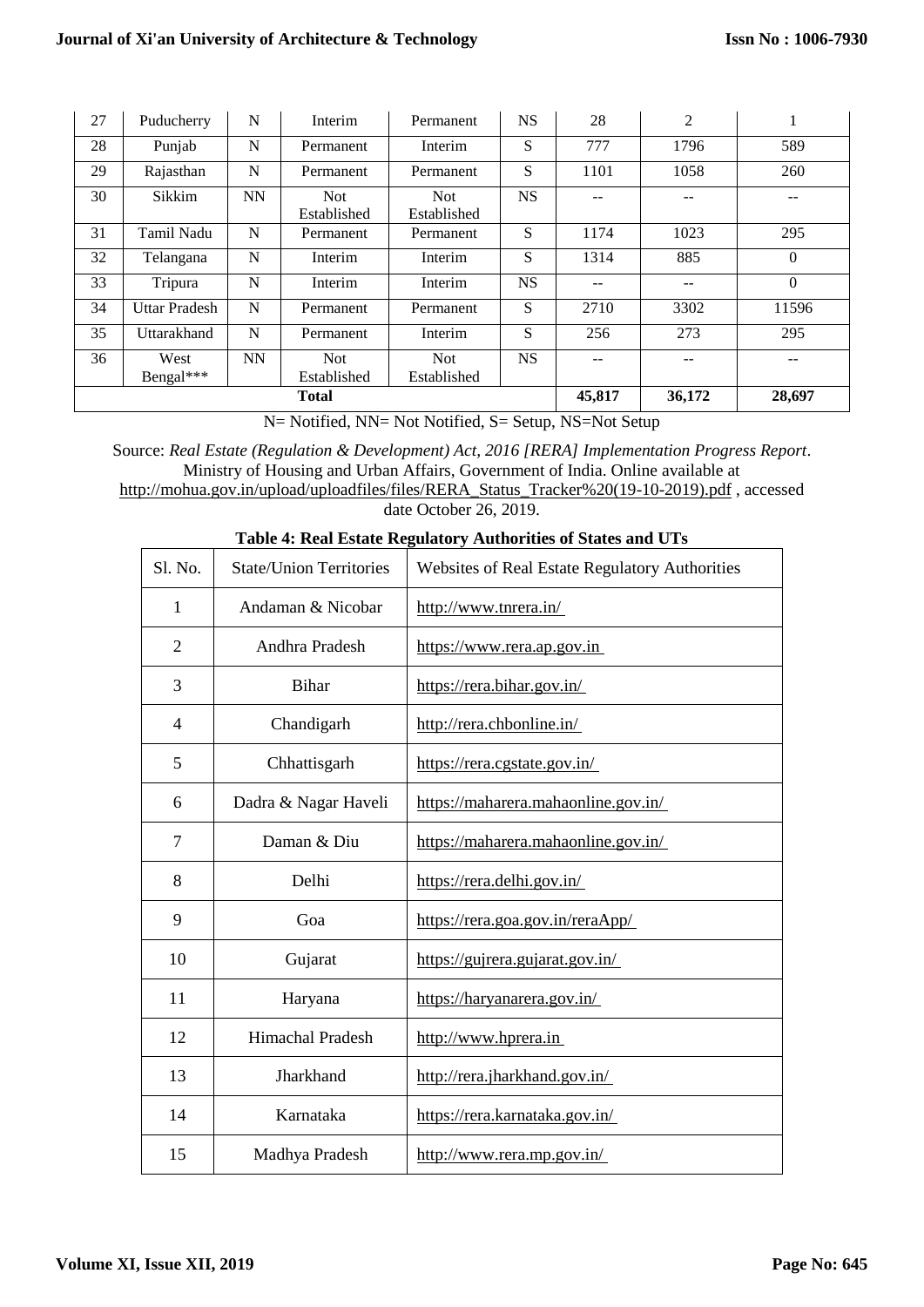| 16 | Maharashtra   | https://maharera.mahaonline.gov.in/ |
|----|---------------|-------------------------------------|
| 17 | Mizoram       | http://udpamizoram.nic.in/RERA.html |
| 18 | Odisha        | http://orera.in/                    |
| 19 | Punjab        | https://rera.punjab.gov.in/         |
| 20 | Rajasthan     | http://rera.rajasthan.gov.in/       |
| 21 | Tamil Nadu    | http://www.tnrera.in/               |
| 22 | Telangana     | http://rera.telangana.gov.in/       |
| 23 | Uttrakhand    | http://www.uhuda.org.in/            |
| 24 | Uttar Pradesh | http://www.up-rera.in               |

Source: *Real Estate Regulatory Authorities of States UTs.*Ministry of Housing and Urban Affairs, Government of India. Online available at [http://mohua.gov.in/cms/real-estate-regulatory-authorities](http://mohua.gov.in/cms/real-estate-regulatory-authorities-of-states--uts-under-rera.php)[of-states--uts-under-rera.php,](http://mohua.gov.in/cms/real-estate-regulatory-authorities-of-states--uts-under-rera.php) accessed date October 26, 2019.

# **ENDNOTES**

**.** 

<sup>1</sup>Unger, B, Ferwerda, J, Trouw, J, Nelen, H, & Ritzen, L. (2010). *Detecting criminal investments in the Dutch real estate sector'*. Study prepared by the Dutch Ministry of Finance, Justice and Interior Affairs, January 19, 2010.

<sup>2</sup>Nelen, H. (2008). *Real estate and serious forms of crime'.* International Journal of Social Economics, Vol. 35 No. 10, pp 751-761.

<sup>3</sup>Types of Property frauds & scams in Indian Real estate Investing. hookfish.in. Available online at [https://hookfish.in/info/property-frauds-scams-real-estate-investing/,](https://hookfish.in/info/property-frauds-scams-real-estate-investing/) accessed date October 30, 2019.

<sup>4</sup>*5 Multi-Crore Real Estate Scams in India.* Siliconindia, (September 18, 2012). Available online at [https://www.siliconindia.com/realestate/news/5-MultiCrore-Real-Estate-Scams-in-India-nid-](https://www.siliconindia.com/realestate/news/5-MultiCrore-Real-Estate-Scams-in-India-nid-129479.html)[129479.html,](https://www.siliconindia.com/realestate/news/5-MultiCrore-Real-Estate-Scams-in-India-nid-129479.html) accessed date October 25, 2019.

<sup>5</sup>*5 Multi-Crore Real Estate Scams in India.* Siliconindia, (September 18, 2012). Available online at [https://www.siliconindia.com/realestate/news/5-MultiCrore-Real-Estate-Scams-in-India-nid-](https://www.siliconindia.com/realestate/news/5-MultiCrore-Real-Estate-Scams-in-India-nid-129481.html)[129481.html,](https://www.siliconindia.com/realestate/news/5-MultiCrore-Real-Estate-Scams-in-India-nid-129481.html) accessed date October 25, 2019.

<sup>6</sup>*5 Multi-Crore Real Estate Scams in India.* Siliconindia, (September 18, 2012). Available online at [https://www.siliconindia.com/realestate/news/5-MultiCrore-Real-Estate-Scams-in-India-nid-](https://www.siliconindia.com/realestate/news/5-MultiCrore-Real-Estate-Scams-in-India-nid-129482.html)[129482.html](https://www.siliconindia.com/realestate/news/5-MultiCrore-Real-Estate-Scams-in-India-nid-129482.html) , accessed date October 25, 2019.

<sup>7</sup>*5 Multi-Crore Real Estate Scams in India.* Siliconindia, (September 18, 2012). Available online at [https://www.siliconindia.com/realestate/news/5-MultiCrore-Real-Estate-Scams-in-India-nid-](https://www.siliconindia.com/realestate/news/5-MultiCrore-Real-Estate-Scams-in-India-nid-129483.html)[129483.html](https://www.siliconindia.com/realestate/news/5-MultiCrore-Real-Estate-Scams-in-India-nid-129483.html) , accessed date October 25, 2019.

<sup>8</sup>*5 Multi-Crore Real Estate Scams in India.* Siliconindia, (September 18, 2012). Available online at [https://www.siliconindia.com/realestate/news/5-MultiCrore-Real-Estate-Scams-in-India-nid-](https://www.siliconindia.com/realestate/news/5-MultiCrore-Real-Estate-Scams-in-India-nid-129485.html)[129485.html](https://www.siliconindia.com/realestate/news/5-MultiCrore-Real-Estate-Scams-in-India-nid-129485.html) , accessed date October 25, 2019.

9 IANS (2019). *Arrested HDIL Owner Linked to Ghaziabad Real Estate Fraud Case*. News 18 (October 18, 2019). Online available at [https://www.news18.com/news/india/arrested-hdil-owner](https://www.news18.com/news/india/arrested-hdil-owner-linked-to-ghaziabad-real-estate-fraud-case-2338117.html)[linked-to-ghaziabad-real-estate-fraud-case-2338117.html](https://www.news18.com/news/india/arrested-hdil-owner-linked-to-ghaziabad-real-estate-fraud-case-2338117.html) , accessed date October 25, 2019.